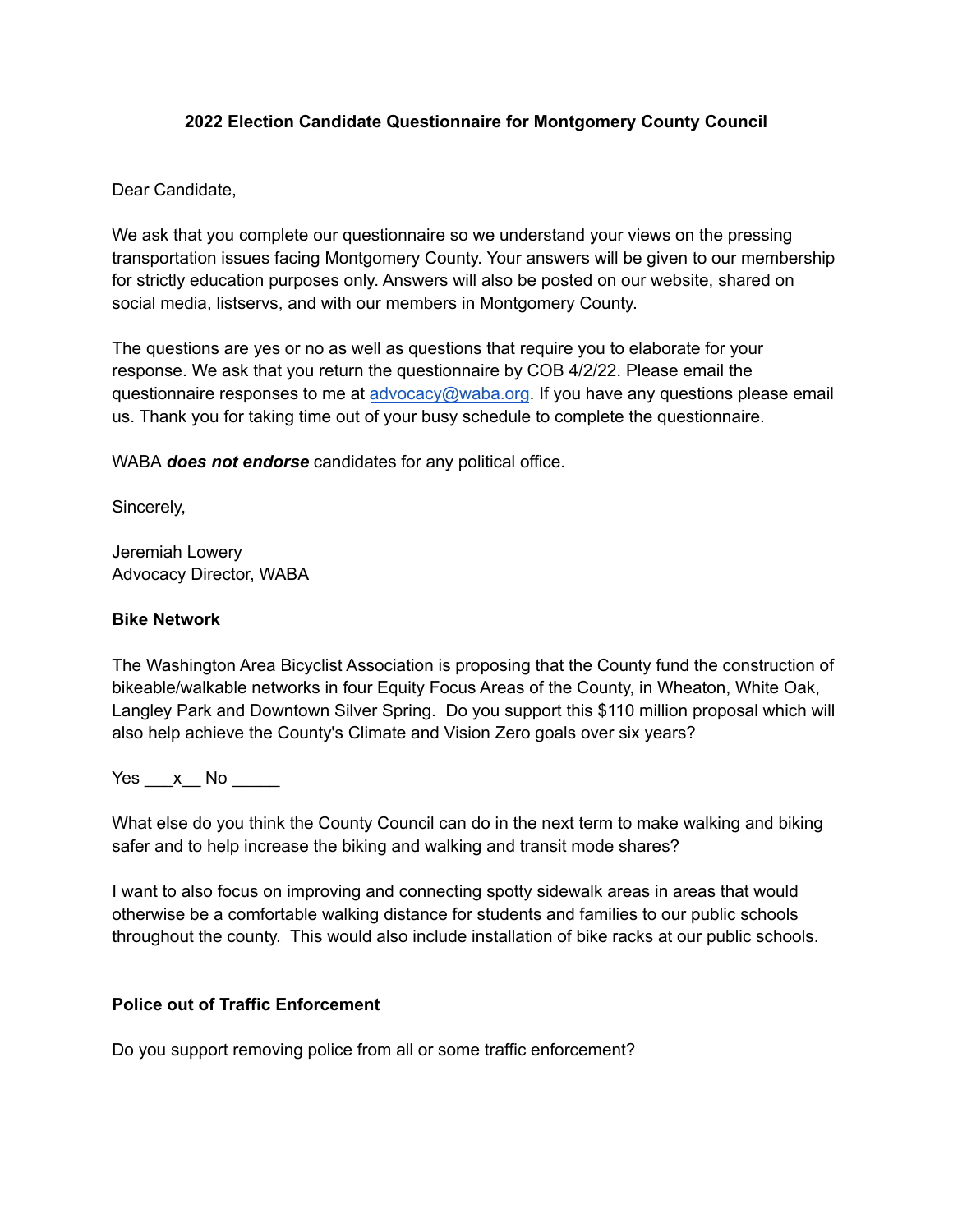Yes x No  $\blacksquare$ 

How will you balance the need for traffic enforcement and equity while in office?

It is far more cost effective to use speed cameras and red light cameras for most routine traffic enforcement. I do not support an absolute bar on enforcing the traffic code if an officer while in the performance of their duties observes a violation, such as a DUI, reckless or aggressive driving, and other traffic offenses which pose a significant risk to other motorists, pedestrians and bicyclists and are more significant moving violations.

### **Trails - repaving**

Do you support fully funding the budget request of the Parks Department to include monies for repaving the Sligo, Rock Creek and Capital Crescent Trails?

 $Yes \_ x \_ No \_$ 

It's better to fund preventive maintenance than to let things languish and try to repair and restore at a later time. This happened at the State level and we should not repeat that mistake at the County level.

### **Tunnel**

Do you support funding the \$55m project for this important regional trail connection through downtown Bethesda?

Yes x No  $\overline{a}$ 

Do you support funding that will complete construction of the project within the current FY 23-28 CIP period or sooner/later?

Yes x No  $\overline{a}$ 

To the greatest extent practicable, yes.

#### **270 widening**

Do you support or oppose the proposal to widen parts of I-495 and I-270 to add four express toll lanes?

 $Yes \_\ x \_\$  No  $\_\_\_\$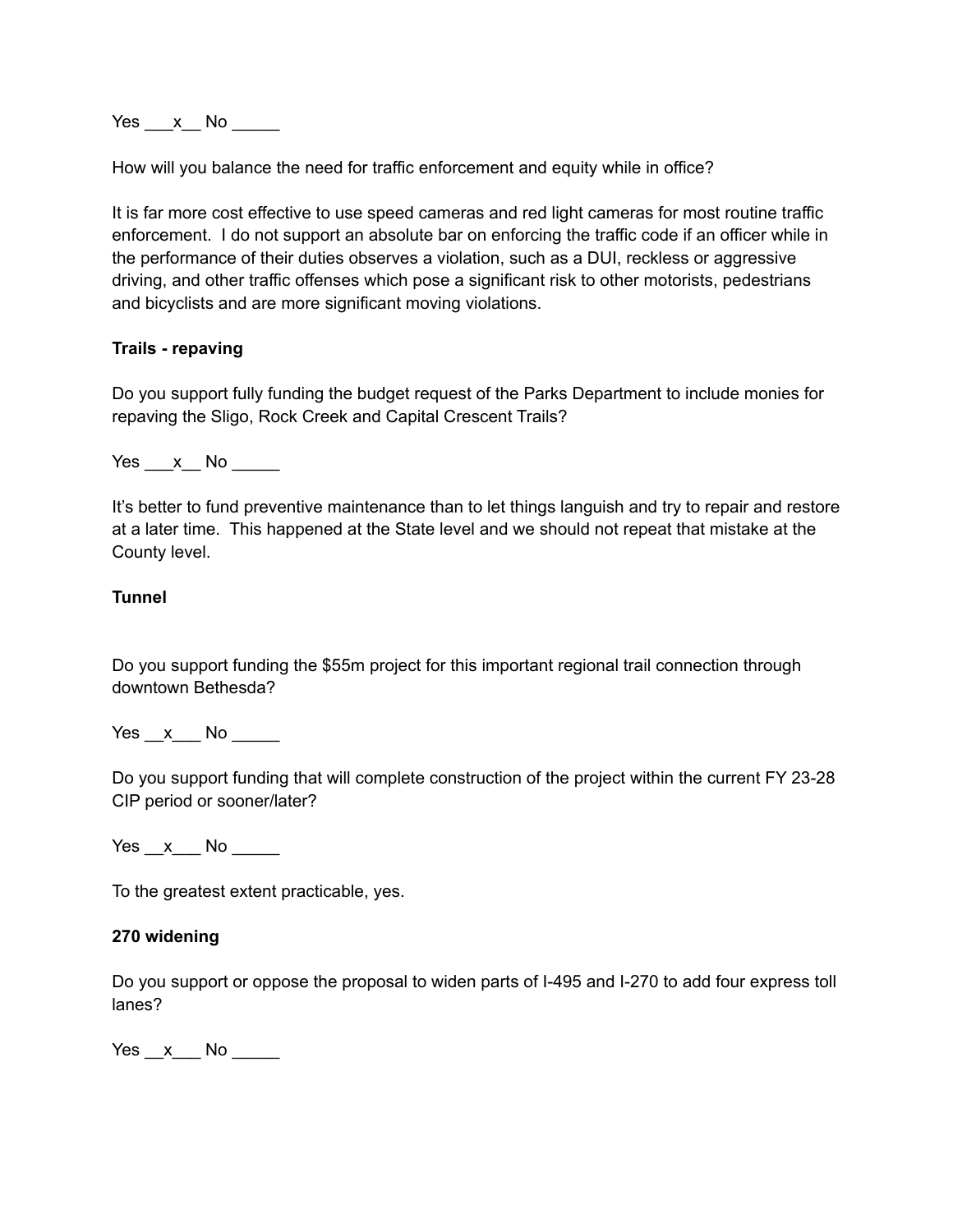Why or why not? And how would you show that support or opposition. Do you support other new highways or road expansions?

This is one that DEFINITELY requires an explanation. I do not support focusing only on one sector of transportation (not everyone wants a car/has a car; not everyone can ride a bike but those who do and can and can also use it to commute should be able to do so safely with an appropriate infrastructure, and public transit is vital). My issue with the 270/495 project is that a) it will take an incredibly long time to build and implement; b) we need to be working on other items at the same time; c) the tolls to be charged are far more onerous than those currently in play on the ICC and I would seek to revisit that and revisit how the expanded roadways could be accessed in a more equitable fashion. Prohibitively expensive tolls aren't designed for the common good.

# **Vision Zero**

Vision Zero - is it working and if not, what needs to be done by the County to achieve the goal of zero deaths due to traffic crashes? What would you do to work with the State Highway Administration to achieve true Vision Zero?

I know that many candidates will focus on our more densely populated areas in their response, but I want to tailor mine to D7 where I live. Parts of this district have access for individuals to walk or pike to public transit. Large sections of my district do not. There are, however, plenty of individuals who would like to bike, walk, and run for recreational purposes and to cut down on vehicle use but are regularly confronted with safety challenges due to lack of sidewalks, lack of shoulders on roads, and in some cases like the road I live adjacent to which is partially a rural and rustic road – vehicular traffic safety issues as well due to the size of current vehicles. Additional speed cameras will assist and should be deployed as a priority in areas with more frequent crashes. For some areas, it's increasing lighting and signage because some roads are used more frequently now than may have been intended even a decade ago thanks to traffic apps like Waze that reroute vehicles from major roadways onto side streets. The State is expanding its commitment to Vision Zero, and certainly we have witnessed a statewide (and nationwide) uptick in crashes due to aggressive and/or distracted driving which seems to have increased during the pandemic. It will be of the utmost importance for the County to work with the new State level administration in prioritizing needs and collaborating with adjacent jurisdictions to maximize efficiencies on achieving common goals with Vision Zero.

# **Transportation Equity Pledge**

[Will you sign our transportation equity pledge?](https://waba.org/blog/2022/01/transportation-equity-pledge-for-2022-candidates/)

Link to sign: <https://waba.org/blog/2022/01/transportation-equity-pledge-for-2022-candidates/>